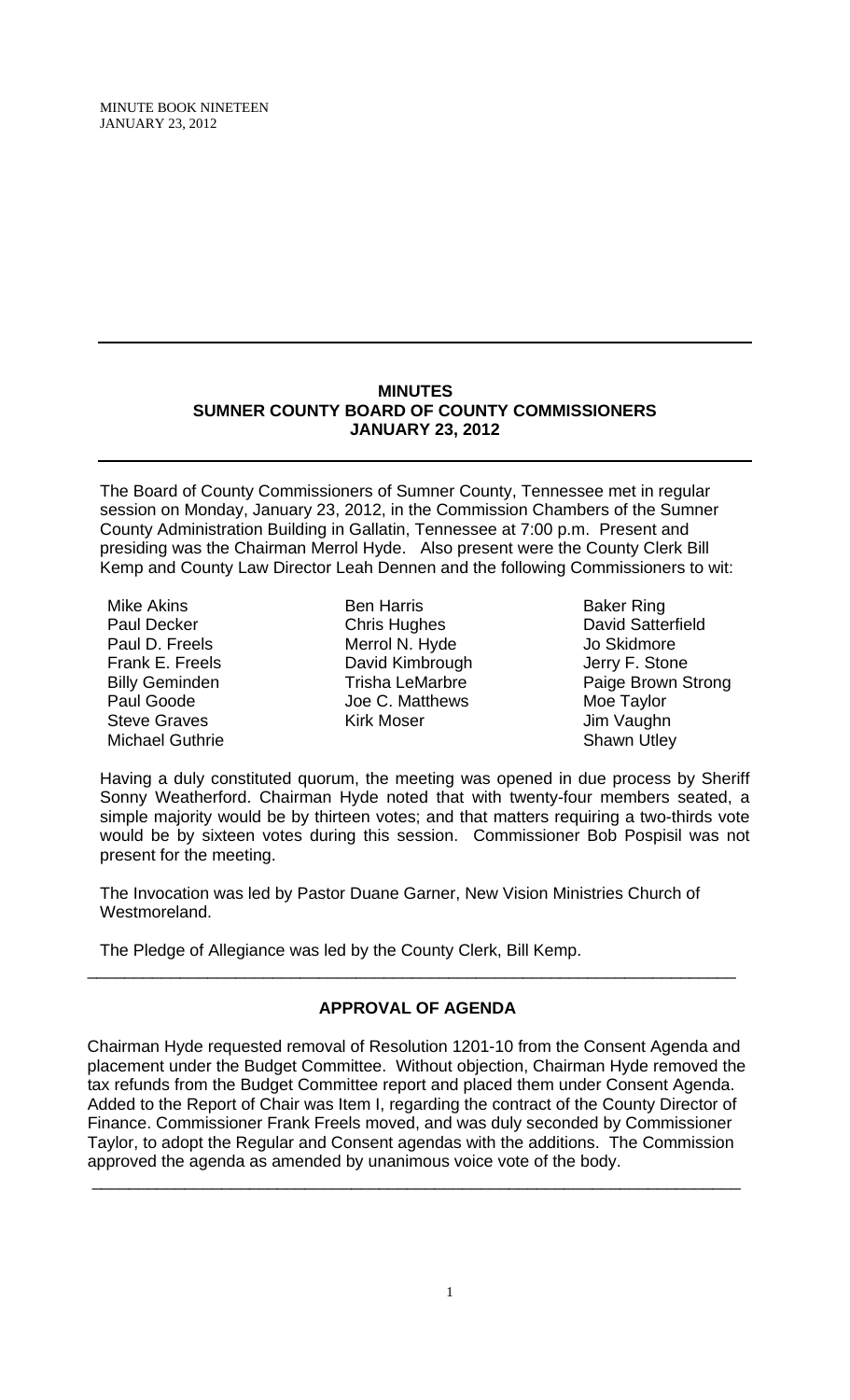### **APPROVAL OF MINUTES**

The minutes for the meeting of this body held on December 19, 2011, and recorded in the office of the Clerk, Bill Kemp, were approved by voice vote after Commissioner Akins made the motion, seconded by Commissioner Graves.

## **RECOGNITION OF THE PUBLIC**

 Chairman Hyde opened the floor to allow the public to speak concerning any matter on the agenda. With no one wishing to speak, recognition of the public was closed.

\_\_\_\_\_\_\_\_\_\_\_\_\_\_\_\_\_\_\_\_\_\_\_\_\_\_\_\_\_\_\_\_\_\_\_\_\_\_\_\_\_\_\_\_\_\_\_\_\_\_\_\_\_\_\_\_\_\_\_\_\_\_\_\_\_\_\_\_\_

## **REPORT OF THE CHAIR**

Commissioner Vaughn introduced the following resolution and read it into the record.

## **A RESOLUTION HONORING PURPLE HEART RECIPIENT DOUG LETOUREAU**

**WHEREAS,** Mr. Doug Letoureau served in Vietnam and was a Special Forces Green Beret soldier serving in thirteen missions from 1968 to 1969; and

**WHEREAS,** Mr. Letoureau not only had physical and mental skills, but the confidence and courage to operate in an elite military team trained to perform dangerous missions in the aid of preservation of the freedom of our great nation against all foes; and

**WHEREAS,** for his outstanding abilities and sacrifices made for us all, Mr. Letoureau was awarded the Purple Heart; and

**WHEREAS,** Mr. Letoureau was born and raised in Los Angeles, California and for the past eight and half years, he and his wife, Linda have lived in Tennessee; and

**WHEREAS,** all citizens of Sumner County should thank Mr. Letoureau for his service to us all.

**NOW, THEREFORE BE IT RESOLVED** by the Sumner County Board of County Commissioners meeting in regular session on this the  $23<sup>rd</sup>$  day of January, 2012, that this body does hereby congratulate Mr. Doug Letoureau for this honor and commend him for his outstanding service, as well as his dedication and commitment to our country; and

**BE IT FURTHER RESOLVED** that this resolution shall be spread on the minutes of this body and the Clerk is to furnish a copy of this resolution to Mr. Doug Letoureau.

\_\_\_\_\_\_\_\_\_\_\_\_\_\_\_\_\_\_\_\_\_\_\_\_\_\_\_\_\_\_\_\_\_\_\_\_\_\_\_\_\_\_\_\_\_\_\_\_\_\_\_\_\_\_\_\_\_\_\_\_\_\_\_\_

Upon motion of Commissioner Vaughn, seconded by Commissioner Frank Freels, the Commission voted to approve the certificate of recognition for Mr. Letoureau.

\_\_\_\_\_\_\_\_\_\_\_\_\_\_\_\_\_\_\_\_\_\_\_\_\_\_\_\_\_\_\_\_\_\_\_\_\_\_\_\_\_\_\_\_\_\_\_\_\_\_\_\_\_\_\_\_\_\_\_\_\_\_\_\_

Chairman Hyde stated that the Veteran Services Report has been filed and commissioners have copies.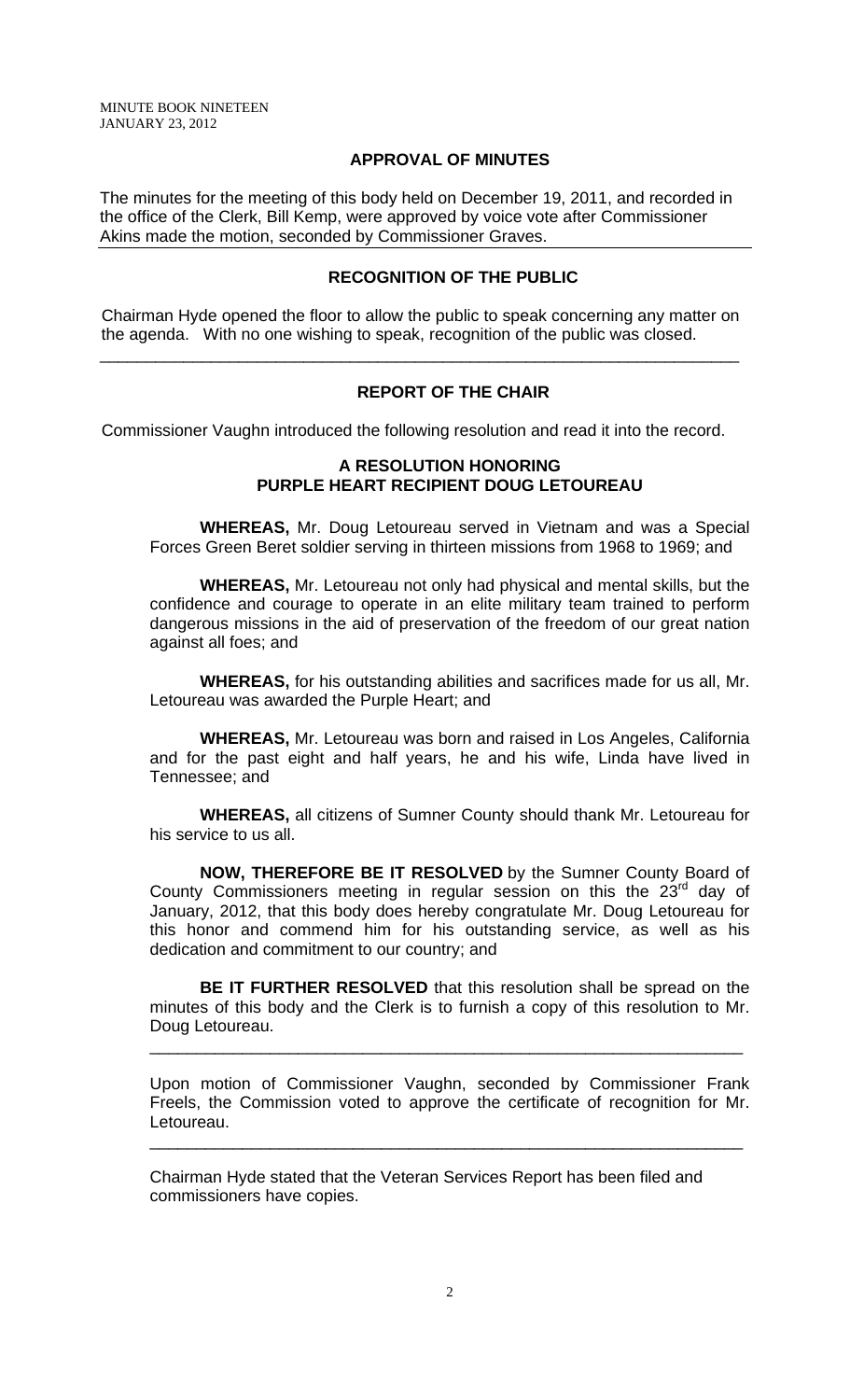Chairman Hyde instructed the Clerk to read the following notice into the record:

## **PUBLIC NOTICE**

There will be a public hearing before the Sumner County Commission on January 23, 2012, at 7:00 p.m. in the Sumner County Administration Building Commission Chambers located at 355 N. Belvedere Drive, Gallatin, Tn.

Wayne Bandy, Robbie J. Bandy, T. Wayne Bandy and Laura Bandy are requesting to have their property rezoned from Agricultural to Commercial 3 Planned Unit Development. Subject property is located at 101 Sunshine Lane, Portland, Tn., is on Tax Map 80, part of Parcel 14.02 P/O, contains 5.06 acres, and is currently zoned Agricultural.

A copy of this request is on file in the Sumner County Construction and Development Office which is located in Room 202 in the Sumner County Administration Building, 355 N. Belvedere Drive, Gallatin, TN.

Anyone having an interest, desiring to comment or ask questions concerning this request is invited to attend this meeting or call the Sumner County Planning Office at (615) 452-1467.

\_\_\_\_\_\_\_\_\_\_\_\_\_\_\_\_\_\_\_\_\_\_\_\_\_\_\_\_\_\_\_\_\_\_\_\_\_\_\_\_\_\_\_\_\_\_\_\_\_\_\_\_\_\_\_\_\_\_\_\_\_\_\_\_

Chairman Hyde declared the public hearing open. With no one wishing do speak on the matter, Chairman Hyde declared the hearing closed. He then entertained a motion to approve the corresponding resolution.

Commissioner Matthews moved, seconded by Commissioner Guthrie, to approve the following resolution.

## **1201-01 A RESOLUTION APPROVING ZONING RECLASSIFICATION OF PROPERTY AT 101 SUNSHINE LANE, PORTLAND, TENNESSEE, CONTAINS 5.06 ACRES AND IS ON TAX MAP 80, PARCEL 14.02 FROM AGRICULTURE TO COMMERCIAL C-3 PUD**

 **BE IT RESOLVED** by the Sumner County Board of County Commissioners meeting in regular session on this the 23 $^{rd}$  day of January, 2012, that this body hereby approves zoning reclassification of property currently owned by Wayne and Robbie Bandy at 101 Sunshine Lane, Portland, Tennessee, contains 5.06 acres and is on tax map 80, parcel 14.02 from Agriculture to Commercial C-3 PUD.

\_\_\_\_\_\_\_\_\_\_\_\_\_\_\_\_\_\_\_\_\_\_\_\_\_\_\_\_\_\_\_\_\_\_\_\_\_\_\_\_\_\_\_\_\_\_\_\_\_\_\_\_\_\_\_\_\_\_\_\_\_\_\_\_

The electronic vote was recorded in the following manner:

| 1201-01      | Yes: 23 | <b>No: 0</b>        |   | Abs: 0        | 07:10 PM |
|--------------|---------|---------------------|---|---------------|----------|
| <b>Stone</b> |         | Guthrie             | Y |               |          |
| Goode        | Y       | Skidmore            | Y | P. Freels     |          |
| Hyde         |         | Hughes              | Y | Kimbrough     | Y        |
| LeMarbre     | Y       | Moser               | Y | <b>Decker</b> | Y        |
| Ring         |         | <b>Brown Strong</b> | Y | Vaughn        | Y        |
| F. Freels    |         | <b>Matthews</b>     | Y | <b>Harris</b> |          |
| Utley        | Y       | Graves              | Y | Satterfield   | Y        |
| Akins        |         | Taylor              | Y | Geminden      | Y        |

Chairman Hyde declared the resolution approved by the body.

\_\_\_\_\_\_\_\_\_\_\_\_\_\_\_\_\_\_\_\_\_\_\_\_\_\_\_\_\_\_\_\_\_\_\_\_\_\_\_\_\_\_\_\_\_\_\_\_\_\_\_\_\_\_\_\_\_\_\_\_\_\_\_\_\_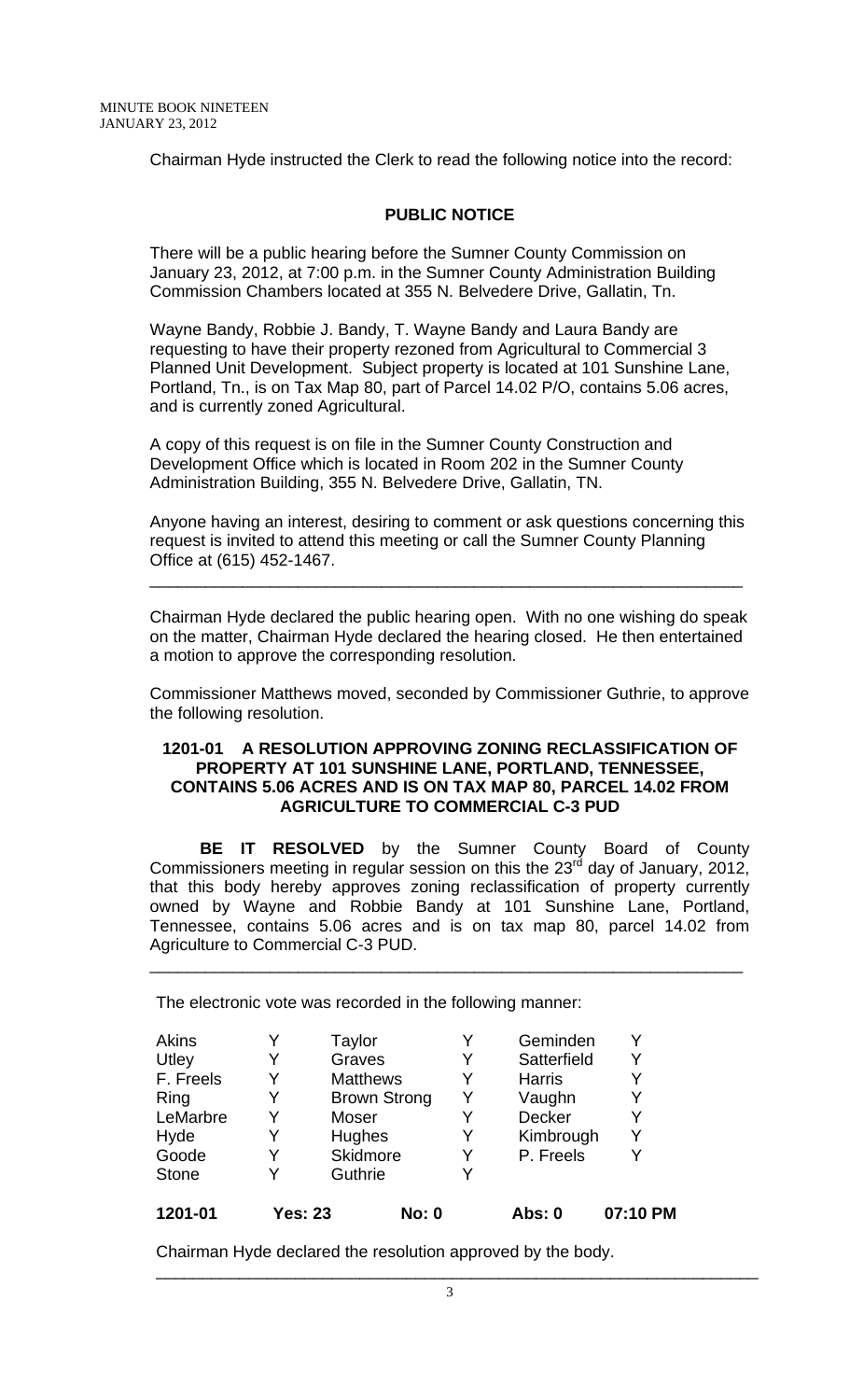### **PUBLIC NOTICE**

There will be a public hearing before the Sumner County Commission on January 23, 2012, at 7:00 p.m. in the Sumner County Administration Building Commission Chambers located at 355 N. Belvedere Drive, Gallatin, Tn.

This is a request to amend Chapter 4-Land Use, Figure 4-2, Sumner County Zoning Map to show the zoning change of subject property from Agricultural to Commercial C-3 PUD; and to amend Chapter 4-Land Use, General Framework Map, Page 12, to reflect the change in character area of subject property from rural to highway services, of the 2035 Comprehensive Plan; Sumner County's Blueprint to the future. This amendment will be contingent upon approval of the request of Wayne Bandy, Robbie J. Bandy, T. Wayne Bandy and Laura Bandy to have their property rezoned from Agricultural to Commercial 23 Planned Unit Development. Subject property is located at 101 Sunshine Lane, Portland, TN., and is on Tax Map 80, Part of Parcel 14.02, containing 5.06 acres, and is currently zoned Agricultural.

A copy of this request is on file in the Sumner County Construction and Development Office which is located in Room 202 in the Sumner County Administration Building, 355 N. Belvedere Drive, Gallatin, TN.

Anyone having an interest, desiring to comment or ask questions concerning this request is invited to attend this meeting or call the Sumner County Planning Office at (615) 452-1467.

\_\_\_\_\_\_\_\_\_\_\_\_\_\_\_\_\_\_\_\_\_\_\_\_\_\_\_\_\_\_\_\_\_\_\_\_\_\_\_\_\_\_\_\_\_\_\_\_\_\_\_\_\_\_\_\_\_\_\_\_\_\_\_\_

Chairman Hyde declared the public hearing open. With no one wishing do speak on the matter, Chairman Hyde declared the hearing closed. He then entertained a motion to approve the corresponding resolution.

Commissioner Taylor moved, seconded by Commissioner Geminden, to approve the resolution.

### **1201-02 A RESOLUTION AMENDING THE SUMNER COUNTY COMPREHENSIVE GROWTH PLAN, CHAPTER 4-LAND USE, FIGURE 4-2 AS SET FORTH ON THE ATTACHED**

**BE IT RESOLVED** by the Sumner County Board of County Commissioners meeting in regular session on this the 23 $^{rd}$  day of January, 2012, that this body hereby amends the Sumner County Comprehensive Growth Plan as follows:

Amending Chapter 4-Land use, Figure 4-2 as shown on the attachment herewith.

\_\_\_\_\_\_\_\_\_\_\_\_\_\_\_\_\_\_\_\_\_\_\_\_\_\_\_\_\_\_\_\_\_\_\_\_\_\_\_\_\_\_\_\_\_\_\_\_\_\_\_\_\_\_\_\_\_\_\_\_\_\_\_\_

The electronic vote was recorded in the following manner:

| <b>Akins</b> |   | <b>Taylor</b>       |   | Geminden      |  |
|--------------|---|---------------------|---|---------------|--|
| Utley        |   | Graves              | Y | Satterfield   |  |
| F. Freels    | Y | <b>Matthews</b>     | Y | <b>Harris</b> |  |
| Ring         | Y | <b>Brown Strong</b> |   | Vaughn        |  |
| LeMarbre     | Y | Moser               |   | <b>Decker</b> |  |
| Hyde         | Y | Hughes              | Y | Kimbrough     |  |
| Goode        | Y | Skidmore            | Y | P. Freels     |  |
| <b>Stone</b> | А | Guthrie             |   |               |  |
|              |   |                     |   |               |  |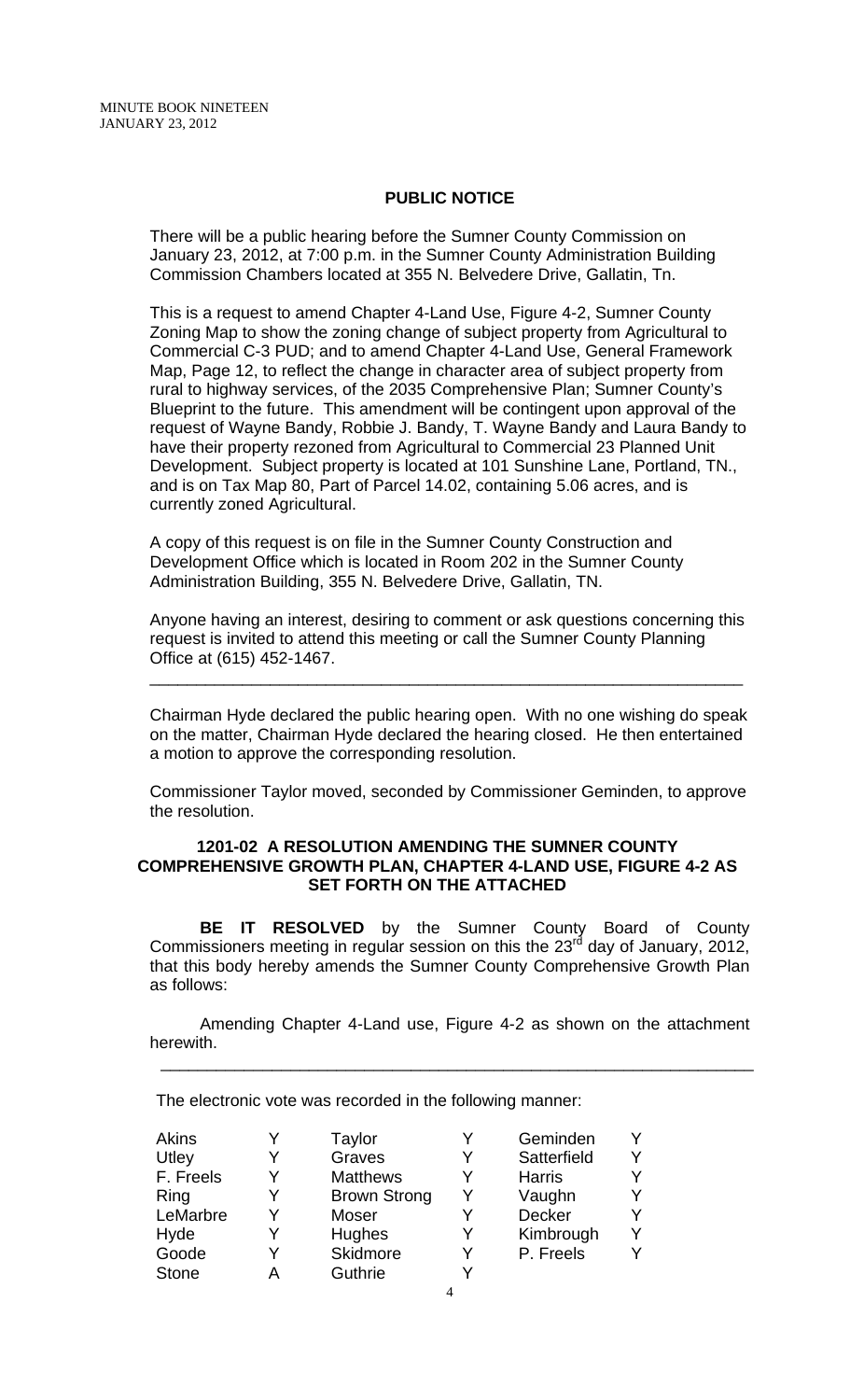## **1201-02 Yes: 22 No: 0 Abs: 1 07:12 PM**

Chairman Hyde declared the resolution approved by the body.

Commissioner Frank Freels introduced the following resolution and moved for approval. Commissioner Akins seconded the motion.

\_\_\_\_\_\_\_\_\_\_\_\_\_\_\_\_\_\_\_\_\_\_\_\_\_\_\_\_\_\_\_\_\_\_\_\_\_\_\_\_\_\_\_\_\_\_\_\_\_\_\_\_\_\_\_\_\_\_\_\_\_\_\_\_\_

#### **1201-03 A RESOLUTION ACCEPTING THE BID FOR THE TREE PLANTING GRANT AT THE CLARK HOUSE**

 **BE IT RESOLVED** by the Sumner County Board of County Commissioners meeting in regular session on this the  $23<sup>rd</sup>$  day of January, 2012, that this body does hereby accepts the bid of Scapes, LLC., as shown on the attachment, for tree planting at the Clark House.

\_\_\_\_\_\_\_\_\_\_\_\_\_\_\_\_\_\_\_\_\_\_\_\_\_\_\_\_\_\_\_\_\_\_\_\_\_\_\_\_\_\_\_\_\_\_\_\_\_\_\_\_\_\_\_\_\_\_\_\_\_\_\_\_

The electronic vote was recorded in the following manner:

| Akins        | Y              | Taylor              | Y | Geminden      | Y        |
|--------------|----------------|---------------------|---|---------------|----------|
| Utley        | Y              | Graves              | Y | Satterfield   | Y        |
| F. Freels    | Y              | <b>Matthews</b>     | Y | <b>Harris</b> | Y        |
| Ring         | Y              | <b>Brown Strong</b> | Y | Vaughn        | Y        |
| LeMarbre     | Y              | Moser               | Y | Decker        | Y        |
| Hyde         | Y              | Hughes              | N | Kimbrough     | Y        |
| Goode        | Y              | Skidmore            | Y | P. Freels     | Y        |
| <b>Stone</b> | Y              | Guthrie             | Y |               |          |
| 1201-03      | <b>Yes: 22</b> | <b>No: 1</b>        |   | Abs: 0        | 07:13 PM |

Chairman Hyde declared the resolution approved by the body.

Commissioner Matthews moved, seconded by Commissioner Ring, to approve the following resolution on the second reading.

\_\_\_\_\_\_\_\_\_\_\_\_\_\_\_\_\_\_\_\_\_\_\_\_\_\_\_\_\_\_\_\_\_\_\_\_\_\_\_\_\_\_\_\_\_\_\_\_\_\_\_\_\_\_\_\_\_\_\_\_\_\_\_\_\_

## **1112-01 A RESOLUTION TO ABOLISH THE OFFICE OF CONSTABLE IN COUNTY AT THE END OF THE TERM OF OFFICE**

 **WHEREAS,** improvements in the capability, professionalism and efficiency of the office of sheriff regarding law enforcement and the service of civil process has made the office of constable unnecessary in Sumner County; and

**WHEREAS,** the General Assembly of the State of Tennessee through the enactment of Chapter 344 of the Public Acts of 1997, codified at Tennessee Code Annotated, Section 8-10-101(a)(4) authorized the county legislative body to abolish the office of constable in our county at the end of the term of current officeholders upon two-thirds (2/3) majority vote in two consecutive meetings.

**NOW THEREFORE, BE IT RESOLVED** by the county legislative body of Sumner County, Tennessee meeting in regular session on the 23<sup>rd</sup> day of January, 2012 that this body hereby votes that the office of constable in Sumner County, Tennessee is hereby abolished at the end of the current term of office of the current holders of the office of constable in Sumner County, Tennessee.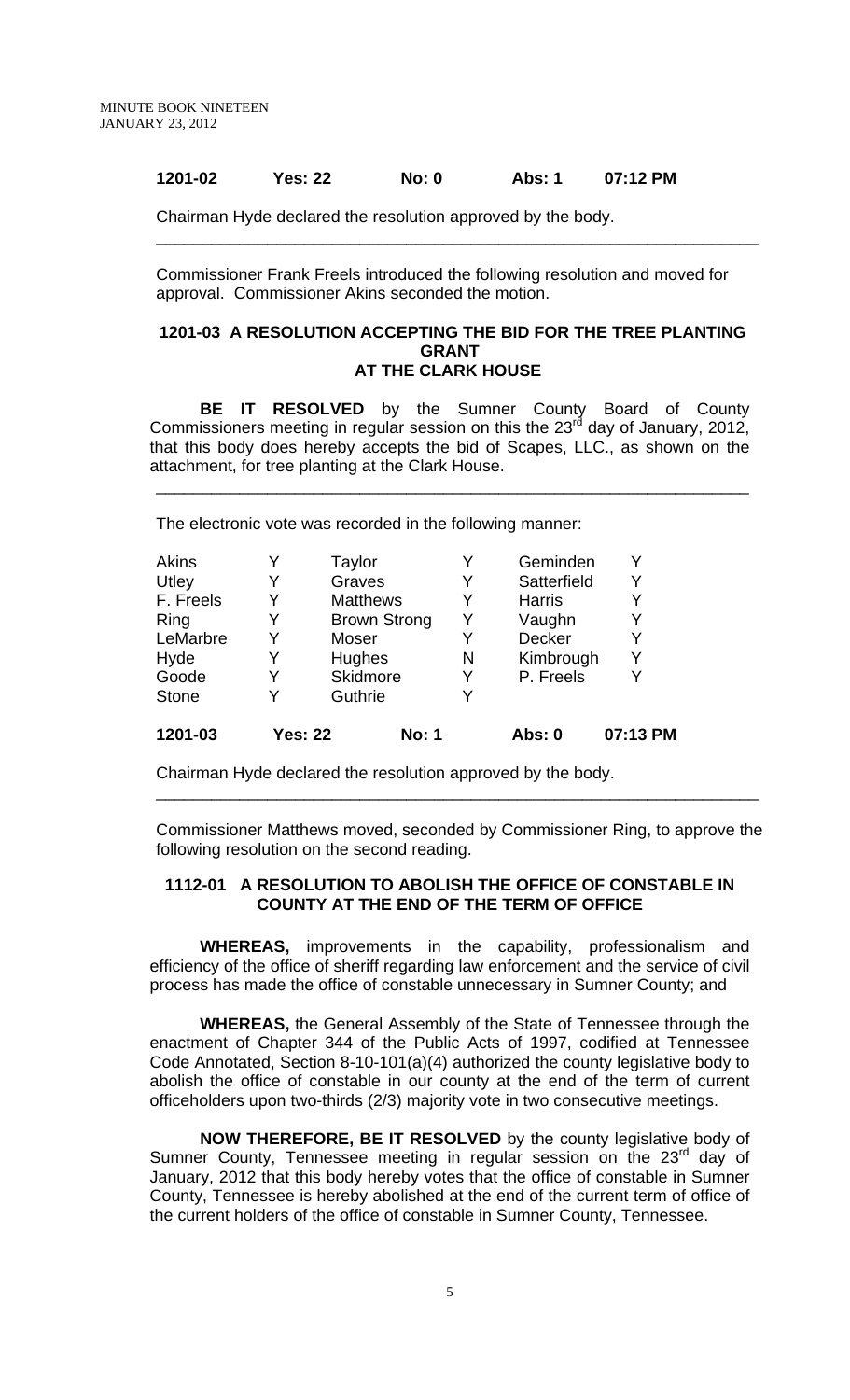**BE IT FURTHER RESOLVED,** that the county clerk send a copy of this resolution to the current holders of the office of constable and to the county election commission in Sumner County.

 First Reading passed by two-thirds (2/3) majority at the regular meeting of this body December 19, 2011.

\_\_\_\_\_\_\_\_\_\_\_\_\_\_\_\_\_\_\_\_\_\_\_\_\_\_\_\_\_\_\_\_\_\_\_\_\_\_\_\_\_\_\_\_\_\_\_\_\_\_\_\_\_\_\_\_\_\_\_\_\_\_\_\_

Second Reading: January 23, 2012

The electronic vote was recorded in the following manner:

| <b>Akins</b> |                | Taylor              | N | Geminden      |          |
|--------------|----------------|---------------------|---|---------------|----------|
| Utley        | Y              | Graves              | Y | Satterfield   | Y        |
| F. Freels    | Y              | <b>Matthews</b>     | Y | <b>Harris</b> | Y        |
| Ring         | Y              | <b>Brown Strong</b> | Y | Vaughn        | Y        |
| LeMarbre     |                | Moser               | Y | <b>Decker</b> |          |
| Hyde         |                | Hughes              | Y | Kimbrough     | Y        |
| Goode        | Y              | Skidmore            | Y | P. Freels     |          |
| <b>Stone</b> | Y              | Guthrie             | Y |               |          |
| 1112-01      | <b>Yes: 22</b> | <b>No: 1</b>        |   | Abs: 0        | 07:13 PM |

Chairman Hyde declared the resolution approved by the body on the second and final reading.

\_\_\_\_\_\_\_\_\_\_\_\_\_\_\_\_\_\_\_\_\_\_\_\_\_\_\_\_\_\_\_\_\_\_\_\_\_\_\_\_\_\_\_\_\_\_\_\_\_\_\_\_\_\_\_\_\_\_\_\_\_\_\_\_

Commissioner Frank Freels moved, seconded by Commissioner Akins, to approve the following resolution:

## **1201-14 A RESOLUTION APPOINTING DAVID LAWING AS FINANCE DIRECTOR FOR SUMNER COUNTY, TENNESSEE**

**BE IT RESOLVED** by the Sumner County Board of County Commissioners meeting in regular session on this the 23rd day of January, 2012, that this body does hereby appoint David Lawing as Finance Director for Sumner County pursuant to the terms of the contract attached herewith.

**\_\_\_\_\_\_\_\_\_\_\_\_\_\_\_\_\_\_\_\_\_\_\_\_\_\_\_\_\_\_\_\_\_\_\_\_\_\_\_\_\_\_\_\_\_\_\_\_\_\_\_\_\_\_\_\_\_\_\_\_\_\_\_\_**

The electronic vote was recorded in the following manner:

### **FINANCE DIRECTORS CONTRACT**

| Y | Guthrie             |   |               |   |
|---|---------------------|---|---------------|---|
| Y | Skidmore            | Y | P. Freels     | А |
|   | Hughes              | Y | Kimbrough     |   |
| N | Moser               | Y | <b>Decker</b> | Y |
| Y | <b>Brown Strong</b> | Y | Vaughn        | Y |
|   | <b>Matthews</b>     | Y | <b>Harris</b> |   |
|   | Graves              |   | Satterfield   | Y |
|   | Taylor              | Y | Geminden      |   |
|   |                     |   |               |   |

Chairman Hyde declared the resolution approved by the body.

\_\_\_\_\_\_\_\_\_\_\_\_\_\_\_\_\_\_\_\_\_\_\_\_\_\_\_\_\_\_\_\_\_\_\_\_\_\_\_\_\_\_\_\_\_\_\_\_\_\_\_\_\_\_\_\_\_\_\_\_\_\_\_\_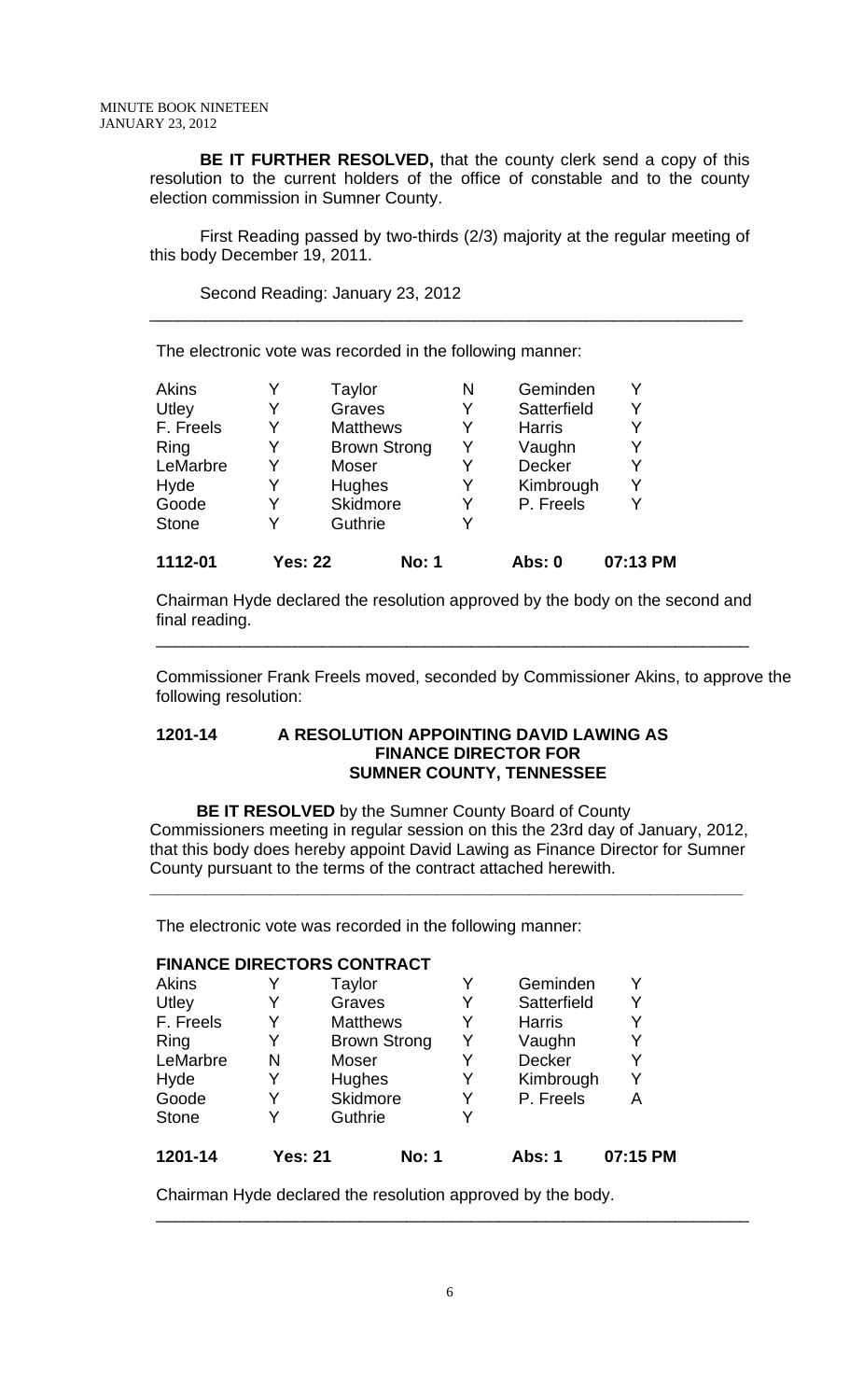#### **CONSENT AGENDA**

Commissioner Skidmore moved, seconded by Commissioner Taylor, to approve the following items on the Consent Agenda.

### **1201-06 A RESOLUTION DECLARING ITEMS FROM EMERGENCY MEDICAL SERVICES AS SURPLUS OR SALVAGE AND AUTHORIZING DISPOSAL OR SALE OF SAME PURSUANT TO EXISITING POLICIES AND PROCEDURES**

**BE IT RESOLVED** by the Sumner County Board of County Commissioners meeting in regular session on this the  $23<sup>rd</sup>$  day of January, 2012 that this body does hereby declare various items from Emergency Medical Services as surplus as shown on the attachment; and

**BE IT FURTHER RESOLVED**, that the disposal or sale of the same is authorized pursuant to existing policies procedures.

\_\_\_\_\_\_\_\_\_\_\_\_\_\_\_\_\_\_\_\_\_\_\_\_\_\_\_\_\_\_\_\_\_\_\_\_\_\_\_\_\_\_\_\_\_\_\_\_\_\_\_\_\_\_\_\_\_\_\_\_\_\_\_\_

## **1201-07 A RESOLUTION DECLARING VARIOUS ITEMS FROM THE CLERK & MASTER OF SUMNER COUNTY CHANCERY COURT AS SURPLUS OR SALVAGE AND AUTHORIZING DISPOSAL OR SALE OF SAME PURSUANT TO EXISITING POLICIES AND PROCEDURES**

**BE IT RESOLVED** by the Sumner County Board of County Commissioners meeting in regular session on this the  $23<sup>rd</sup>$  day of January, 2012 that this body does hereby declare the items from the Clerk & Master of Sumner County Chancery Court as surplus or salvage as shown on the attachment; and

**BE IT FURTHER RESOLVED,** that the disposal or sale of the same is authorized pursuant to existing policies and procedures.

\_\_\_\_\_\_\_\_\_\_\_\_\_\_\_\_\_\_\_\_\_\_\_\_\_\_\_\_\_\_\_\_\_\_\_\_\_\_\_\_\_\_\_\_\_\_\_\_\_\_\_\_\_\_\_\_\_\_\_\_\_\_\_\_

#### **1201-08 A RESOLUTION APPROPRIATING \$133,499.00 AS PASS-THROUGH FUNDS FROM VARIOUS FUNDS FOR THE STATION CAMP GREENWAY AS SHOWN ON THE ATTACHED SCHEDULE**

**BE IT RESOLVED** by the Sumner County Board of County Commissioners meeting in regular session on this 23<sup>rd</sup> day of January, 2012 that this body does hereby appropriate \$133,499.00 as pass-through funds from various funds for the Station Camp Greenway Funds as shown on the attached schedule.

#### **1201-09 A RESOLUTION APPROPRIATING \$53,528.00 IN PASS-THROUGH FUNDS TO THE OFFICE OF THE SHERIFF FROM THE DATA FEE RESERVE TO DATA PROCESSING FEES ACCOUNT**

\_\_\_\_\_\_\_\_\_\_\_\_\_\_\_\_\_\_\_\_\_\_\_\_\_\_\_\_\_\_\_\_\_\_\_\_\_\_\_\_\_\_\_\_\_\_\_\_\_\_\_\_\_\_\_\_\_\_\_\_\_\_\_\_

**BE IT RESOLVED** by the Sumner County Board of County Commissioners meeting in regular session on this the  $23<sup>rd</sup>$  day of January, 2012, that this body hereby appropriates \$53,528.00 in pass-through funds to the office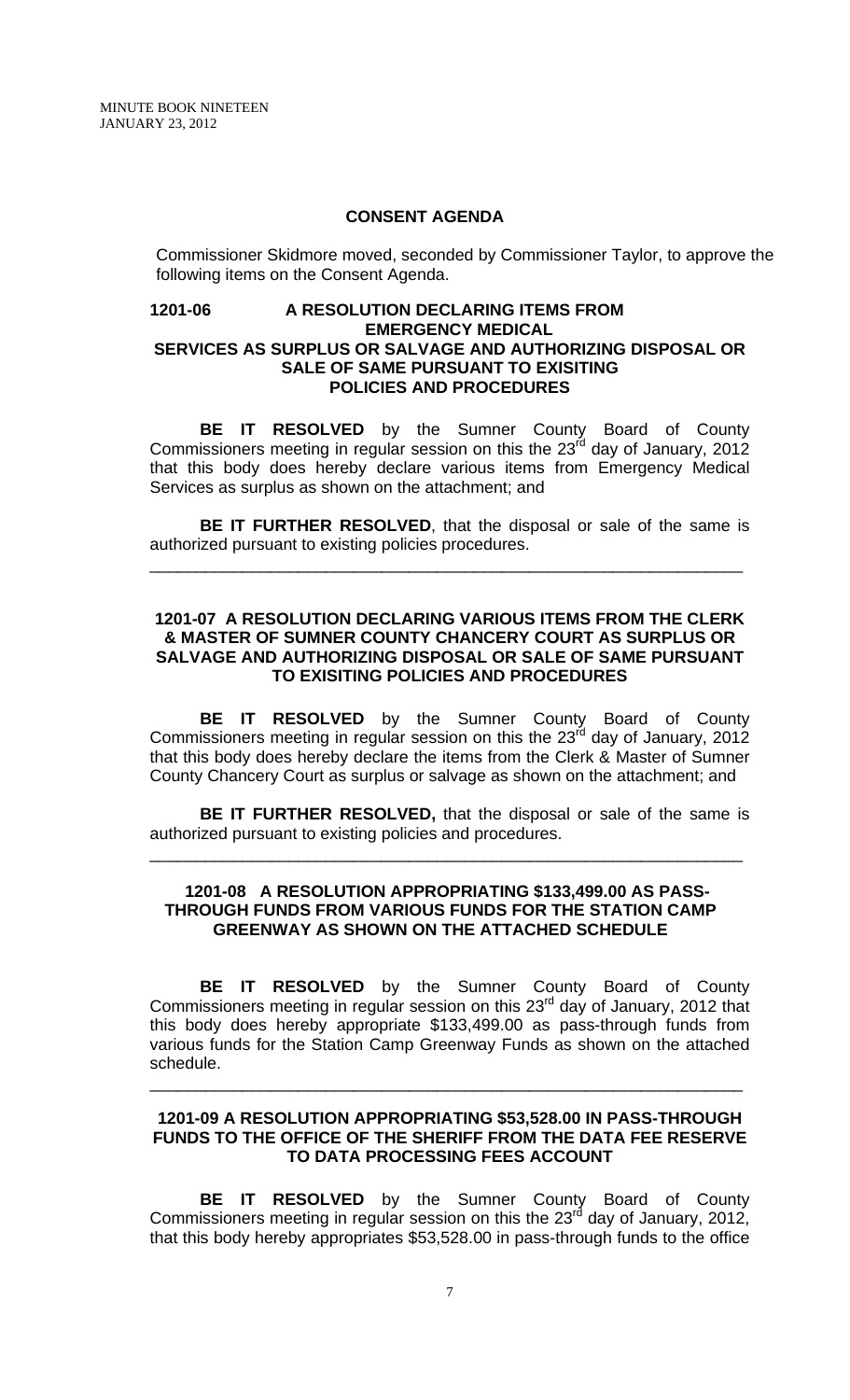of the Sheriff from the Data Fee Reserve to Data Processing Fees Account as shown on the attachment herewith.

\_\_\_\_\_\_\_\_\_\_\_\_\_\_\_\_\_\_\_\_\_\_\_\_\_\_\_\_\_\_\_\_\_\_\_\_\_\_\_\_\_\_\_\_\_\_\_\_\_\_\_\_\_\_\_\_\_\_\_\_\_\_\_\_

## **1201-11 A RESOLUTION APPROPRIATING \$214,500.00 AND TRANSFERRING \$185,140.00 FROM VARIOUS ACCOUNTS TO VARIOUS COURTHOUSE AND JAIL MAINTENANCE ACCOUNTS DUE TO INCREASES IN COSTS OF MAINTAINING THE COUNTY'S BUILDINGS**

 **BE IT RESOLVED** by the Sumner County Board of County Commissioners meeting in regular session on this the  $23<sup>rd</sup>$  day of January, 2012, that this body hereby appropriates \$214,500.00 and transferring \$185,140.00 from various accounts to various courthouse jail and maintenance accounts as shown on the attached schedule, due to increases in costs of maintaining the county's buildings.

### **1201-12 A RESOLUTION APPROPRIATING \$7,888.00 IN PASS-THROUGH FUNDS FROM CONTRIBUTIONS-WALK ACROSS SUMNER TO WALK ACROSS SUMNER EXPENSES**

\_\_\_\_\_\_\_\_\_\_\_\_\_\_\_\_\_\_\_\_\_\_\_\_\_\_\_\_\_\_\_\_\_\_\_\_\_\_\_\_\_\_\_\_\_\_\_\_\_\_\_\_\_\_\_\_\_\_\_\_\_\_\_\_

 **BE IT RESOLVED** by the Sumner County Board of County Commissioners meeting in regular session on this the  $23<sup>rd</sup>$  day of January, 2012, that this body hereby appropriates \$7,888.00 in pass-through funds from Contributions-Walk Across Sumner to Walk Across Sumner expenses as shown on the attachment herewith.

\_\_\_\_\_\_\_\_\_\_\_\_\_\_\_\_\_\_\_\_\_\_\_\_\_\_\_\_\_\_\_\_\_\_\_\_\_\_\_\_\_\_\_\_\_\_\_\_\_\_\_\_\_\_\_\_\_\_\_\_\_\_\_\_

### **1201-13 A RESOLUTION APPROPRIATING \$4,700.00 IN PASS-THROUGH FUNDS FROM CONTRACTED SERVICES JUVENILE PROGRAM TO CONTRACTED SERVICES ACCOUNT FOR THE SUMNER COUNTY JUVENILE COURT**

**BE IT RESOLVED** by the Sumner County Board of County Commissioners meeting in regular session on this the 23 $^{\text{rd}}$  day of January, 2012, that this body hereby appropriates \$4,700.00 in pass-through funds from Contracted Services Juvenile Program to Contracted Services Account for the Sumner County Juvenile Court as shown on the attachment herewith.

\_\_\_\_\_\_\_\_\_\_\_\_\_\_\_\_\_\_\_\_\_\_\_\_\_\_\_\_\_\_\_\_\_\_\_\_\_\_\_\_\_\_\_\_\_\_\_\_\_\_\_\_\_\_\_\_\_\_\_\_\_\_\_\_

Tax Refunds:

| $\bullet$ | Foxs Pizza Den | \$323.74 |
|-----------|----------------|----------|
| $\bullet$ | Orica USA      | \$245.59 |

• IBM \$140.33

The electronic vote was recorded in the following manner:

| <b>Akins</b> |   | Taylor              |   | Geminden      |   |
|--------------|---|---------------------|---|---------------|---|
| Utley        | Y | Graves              | Y | Satterfield   | v |
| F. Freels    | Y | <b>Matthews</b>     | Y | <b>Harris</b> |   |
| Ring         | Y | <b>Brown Strong</b> | Y | Vaughn        |   |
| LeMarbre     | Y | Moser               |   | <b>Decker</b> |   |
| Hyde         | Y | <b>Hughes</b>       | Y | Kimbrough     |   |
| Goode        | Y | P. Freels           | V | <b>Stone</b>  |   |
| Guthrie      | Y |                     |   |               |   |

**1201-CONSENT Yes: 22 No: 0 Abs: 0 07:16 PM**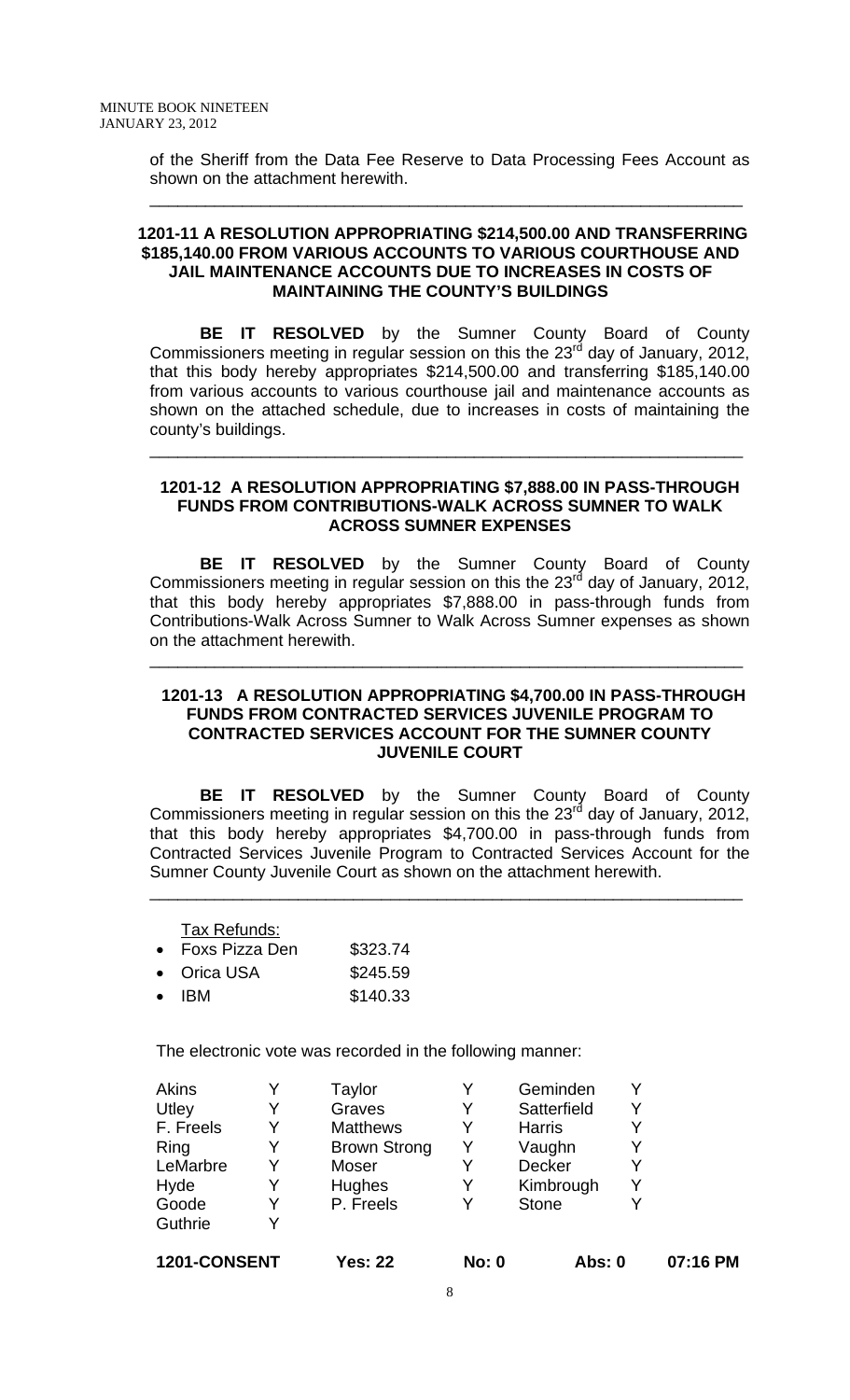Chairman Hyde declared the resolution approved by the body first and final reading. \_\_\_\_\_\_\_\_\_\_\_\_\_\_\_\_\_\_\_\_\_\_\_\_\_\_\_\_\_\_\_\_\_\_\_\_\_\_\_\_\_\_\_\_\_\_\_\_\_\_\_\_\_\_\_\_\_\_\_\_\_\_\_\_\_\_

# **REPORT FROM COUNTY OFFICIALS**

County Officials filed the following reports: County Investments, County General Fund, County Debt Service Fund, County Highway Fund, County Capital Outlay Fund, School General Purpose Fund, School Federal Projects Fund, School Food Service Fund, Employee Health Insurance Trust Fund, Employee Dental Insurance Trust Fund, Casualty Insurance Trust Fund, County Trustee Funds, Special Reports: County Dental Insurance Claim Payments, County Health Insurance Claim Payments, County Property Tax Collections, County EMS Billing/Collections/Balances, County Sales Tax Collections, County Wheel Tax Collections, County Tax Rates/Property Values and County School Loan Program Rates. Approval of the filing of these records does not certify to the accuracy of the documents.

Chairman Hyde introduced the following resolution:

### **1201-NOT A RESOLUTION TO APPROVE AND ACCEPT APPLICATIONS FOR NOTARY PUBLIC POSITIONS AND PERSONAL SURETY GUARANTORS**

 **WHEREAS,** according to the law of the State of Tennessee, an individual must apply for the office of notary public in the county of residence, or of their principal place of business; and

 **WHEREAS**, state statute requires personal sureties making bonds for Notaries publics to be approved by the Sumner County Commission; and

 **WHEREAS,** said applicant must be approved by the County Commission assembled; and

 **WHEREAS,** Bill Kemp, Sumner County Clerk, has certified according to the records of his office that the persons named on the attached listing labeled "SUMNER COUNTY NOTARY PUBLIC APPLICATIONS and SURETY GUARANTORS" have duly applied for the positions so sought; and

## **BE IT FURTHER RESOLVED THAT THIS TAKE EFFECT FROM AND AFTER PASSAGE.**

Upon motion of Commissioner Akins, seconded by Commissioner Ring, voting was recorded in the following manner:

 **–––––––––––––––––––––––––––––––––––––––––––––––––––––––––**

| Akins        | Y | Taylor              | Y            | Geminden      | Y        |
|--------------|---|---------------------|--------------|---------------|----------|
| Utley        | Y | Graves              | Y            | Satterfield   | Y        |
| F. Freels    | Y | <b>Matthews</b>     | Α            | <b>Harris</b> | Y        |
| Ring         | Y | <b>Brown Strong</b> | Y            | Vaughn        | Y        |
| LeMarbre     | Y | Moser               | Α            | Decker        | Y        |
| Hyde         | Y | Hughes              | Y            | Kimbrough     | Y        |
| Goode        | Y | Skidmore            | Y            | P. Freels     |          |
| <b>Stone</b> | A | Guthrie             | Y            |               |          |
| 1201-NOTARY  |   | <b>Yes: 20</b>      | <b>No: 0</b> | <b>Abs: 3</b> | 07:17 PM |

Chairman Hyde declared the election of Notaries Public by the body.

\_\_\_\_\_\_\_\_\_\_\_\_\_\_\_\_\_\_\_\_\_\_\_\_\_\_\_\_\_\_\_\_\_\_\_\_\_\_\_\_\_\_\_\_\_\_\_\_\_\_\_\_\_\_\_\_\_\_\_\_\_\_\_\_\_\_\_\_\_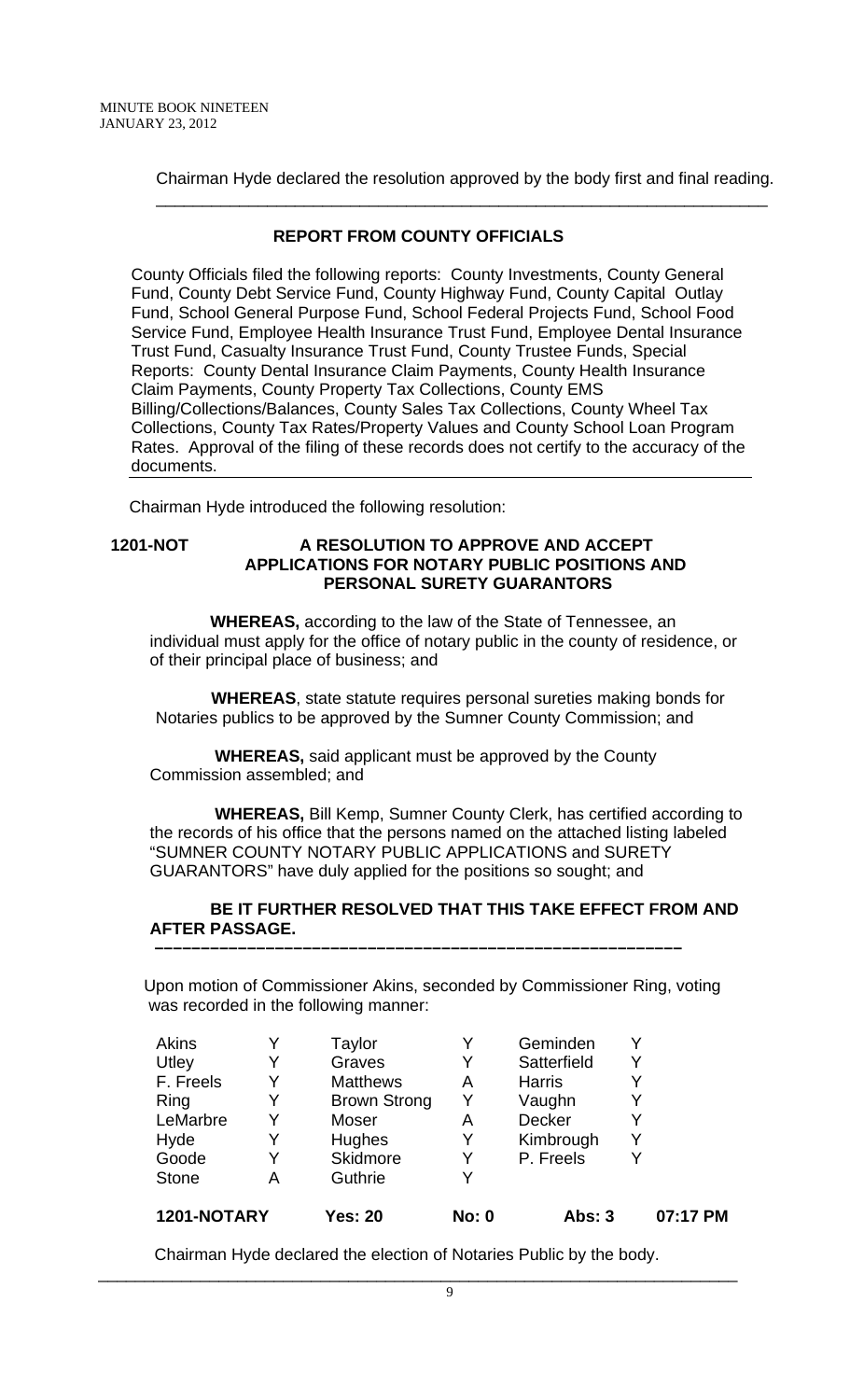MINUTE BOOK NINETEEN JANUARY 23, 2012

## **COMMITTEE ON COMMITTEES**

Commissioner Stone announced four appointments to the Agricultural Extension Service Committee as follows: Baker Ring (replacing Joe Matthews) and Ben Harris (re-appointed), commissioners; Sarah McGlothin (replacing Joy Alexander), farm woman; and Charlie Carr, farmer (re-appointed).

Upon motion of Commissioner Stone, seconded by Commissioner LeMarbre, the Commission voted unanimously to group and approve the appointments.

Commissioner Stone announced that due to the resignation of Merrol Hyde from the Self-Insurance Board, the matter would be noticed this month and considered next month.

### **HIGHWAY COMMISSION**

\_\_\_\_\_\_\_\_\_\_\_\_\_\_\_\_\_\_\_\_\_\_\_\_\_\_\_\_\_\_\_\_\_\_\_\_\_\_\_\_\_\_\_\_\_\_\_\_\_\_\_\_\_\_\_\_\_\_\_\_\_\_\_\_\_\_\_\_\_\_\_\_\_\_\_

Commissioner Graves introduced the following resolution and moved for approval. Commissioner Geminden seconded the motion.

## **1201-04 A RESOLUTION APPROVING THE ATTACHED AS THE OFFICIAL ROAD LIST OF SUMNER COUNTY**

**BE IT RESOLVED** by the Sumner County Board of County Commissioners meeting in regular session on this  $23<sup>rd</sup>$  day of January, 2012 that this body upon recommendation of the Road Superintendent hereby adopts and approves Exhibit A hereto as the official Road List of Sumner County.

**BE IT FURTHER RESOLVED** that the County Clerk is directed to enter the attached official Road List upon the books maintained for such purposes.

\_\_\_\_\_\_\_\_\_\_\_\_\_\_\_\_\_\_\_\_\_\_\_\_\_\_\_\_\_\_\_\_\_\_\_\_\_\_\_\_\_\_\_\_\_\_\_\_\_\_\_\_\_\_\_\_\_\_\_\_\_\_\_\_

The motion carried by unanimous voice vote of the body.

# **EDUCATION COMMITTEE**

\_\_\_\_\_\_\_\_\_\_\_\_\_\_\_\_\_\_\_\_\_\_\_\_\_\_\_\_\_\_\_\_\_\_\_\_\_\_\_\_\_\_\_\_\_\_\_\_\_\_\_\_\_\_\_\_\_\_\_\_\_\_\_\_\_\_\_\_\_\_

There was no report from the Education Committee.

### **GENERAL OPERATIONS COMMITTEE**

**\_\_\_\_\_\_\_\_\_\_\_\_\_\_\_\_\_\_\_\_\_\_\_\_\_\_\_\_\_\_\_\_\_\_\_\_\_\_\_\_\_\_\_\_\_\_\_\_\_\_\_\_\_\_\_\_\_\_\_\_\_\_\_\_\_\_\_\_\_** 

There was no report from the General Operations Committee.

# **EMERGENCY SERVICES COMMITTEE**

**\_\_\_\_\_\_\_\_\_\_\_\_\_\_\_\_\_\_\_\_\_\_\_\_\_\_\_\_\_\_\_\_\_\_\_\_\_\_\_\_\_\_\_\_\_\_\_\_\_\_\_\_\_\_\_\_\_\_\_\_\_\_\_\_\_\_\_\_\_** 

There was no report from the Emergency Services Committee.

# **PUBLIC SERVICES COMMITTEE**

**\_\_\_\_\_\_\_\_\_\_\_\_\_\_\_\_\_\_\_\_\_\_\_\_\_\_\_\_\_\_\_\_\_\_\_\_\_\_\_\_\_\_\_\_\_\_\_\_\_\_\_\_\_\_\_\_\_\_\_\_\_\_\_\_\_\_\_\_\_** 

**\_\_\_\_\_\_\_\_\_\_\_\_\_\_\_\_\_\_\_\_\_\_\_\_\_\_\_\_\_\_\_\_\_\_\_\_\_\_\_\_\_\_\_\_\_\_\_\_\_\_\_\_\_\_\_\_\_\_\_\_\_\_\_\_\_\_\_\_\_** 

There was no report from the Public Services Committee.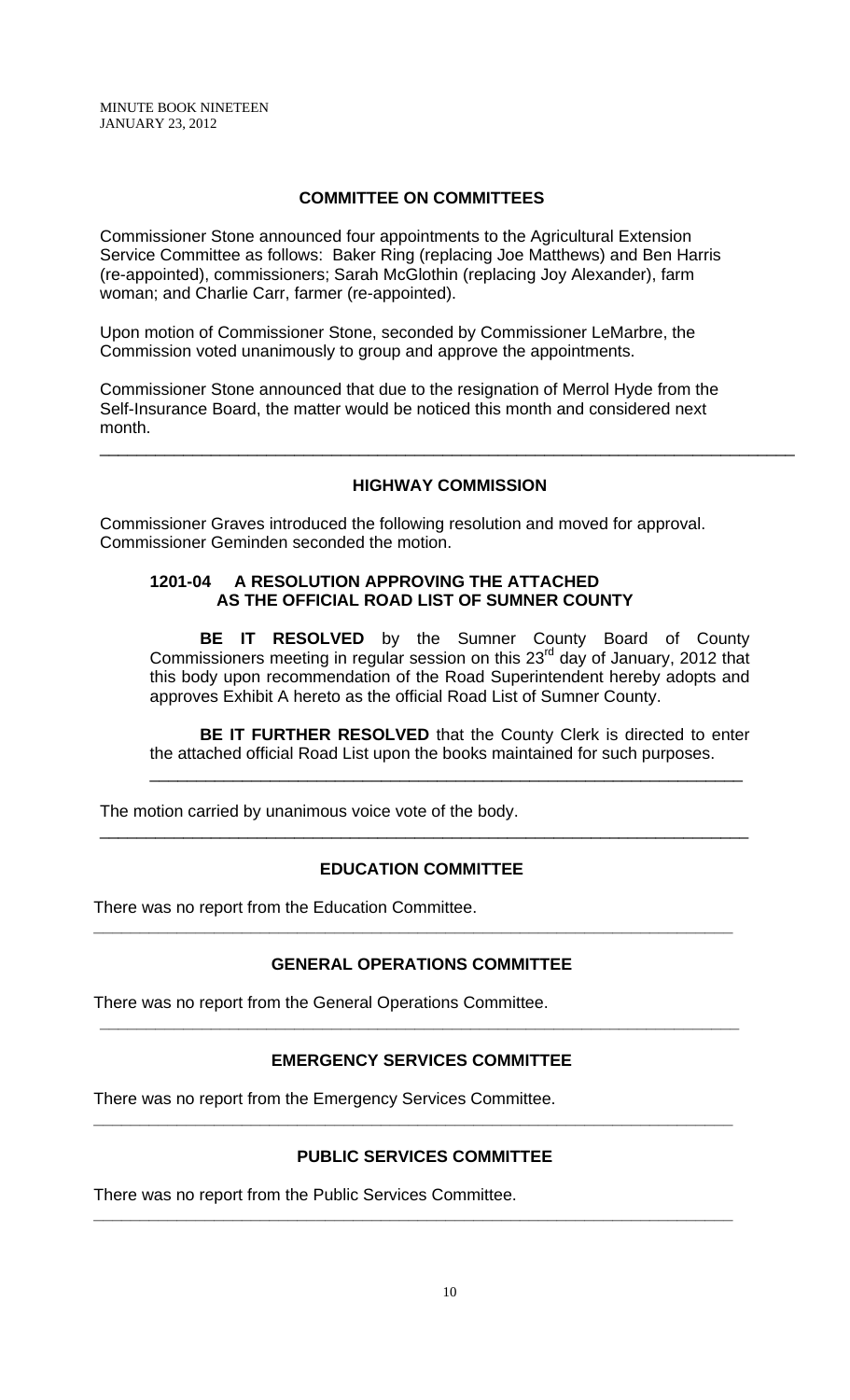#### **LEGISLATIVE COMMITTEE**

Commissioner Decker introduced the following resolution and moved for approval. Commissioner Taylor seconded the motion.

### **1201-05 A RESOLUTION ADDING ADDITIONAL POLICIES AND PROCEDURES FOR THE HOME GRANT PROGRAM ADOPTED FOR SUMNER COUNTY, TENNESSEE**

**WHEREAS,** Sumner County elected in July 2011 to participate in and accept the Tennessee Housing Development Agency Home grant for the opportunity to have home rehabilitation funding up to the amount of \$500,000 for citizens of our county; and

**WHEREAS,** the Home Program will make financial and/or technical assistance for the rehabilitation of owner-occupied homes in Sumner County; and

**WHEREAS,** this body adopted the Home Program Policies and Procedures to insure applicant eligibility criteria in order to meet the qualifications for the rehabilitation grant and has now determined the need to add additional policies and procedures to the program.

**NOW, THEREFORE, BE IT RESOLVED** by the Sumner County Board of County Commissioners meeting in regular session on this the  $23<sup>rd</sup>$  day of January, 2012, that the Home Program Policies and Procedures for Sumner County, Tennessee adopted in July 2011 are amended as follows: Any applicant, to be considered for the grant program must have paid all due county and city real and/or personal property taxes. Failure to provide proof of such payment will disqualify applicant from the program.

\_\_\_\_\_\_\_\_\_\_\_\_\_\_\_\_\_\_\_\_\_\_\_\_\_\_\_\_\_\_\_\_\_\_\_\_\_\_\_\_\_\_\_\_\_\_\_\_\_\_\_\_\_\_\_\_\_\_\_\_\_\_\_\_

\_\_\_\_\_\_\_\_\_\_\_\_\_\_\_\_\_\_\_\_\_\_\_\_\_\_\_\_\_\_\_\_\_\_\_\_\_\_\_\_\_\_\_\_\_\_\_\_\_\_\_\_\_\_\_\_\_\_\_\_\_\_\_\_

The motion carried by unanimous voice vote of the body.

## **BUDGET COMMITTEE**

Commissioner Moser introduced the following resolution and moved for approval. Commissioner Frank Freels seconded the motion.

### **1201-10 A RESOLUTION APPROPRIATING \$121,485.00 FOR THE CIVIL WAR PRESERVATION GRANT FOR GRANT ACCEPTANCE AND UP TO \$21,497.00 FOR MATCHING FUNDS**

**BE IT RESOLVED** by the Sumner County Board of County Commissioners meeting in regular session on this the 23 $<sup>rd</sup>$  day of January, 2012,</sup> that this body does hereby accept and appropriate \$121,485.00 for the Civil War Preservation Grant as shown on the attachment herewith and appropriate up to \$21,497.00 from the County General Fund Reserve for County Matching Funds.

\_\_\_\_\_\_\_\_\_\_\_\_\_\_\_\_\_\_\_\_\_\_\_\_\_\_\_\_\_\_\_\_\_\_\_\_\_\_\_\_\_\_\_\_\_\_\_\_\_\_\_\_\_\_\_\_\_\_\_\_\_\_\_\_

Chairman Hyde recognized County Executive Anthony Holt who explained the cost sharing with other surrounding counties.

The electronic vote was recorded in the following manner:

| Akins     | Taylor          | Geminden    |  |
|-----------|-----------------|-------------|--|
| Utley     | Graves          | Satterfield |  |
| F. Freels | <b>Matthews</b> | Harris      |  |